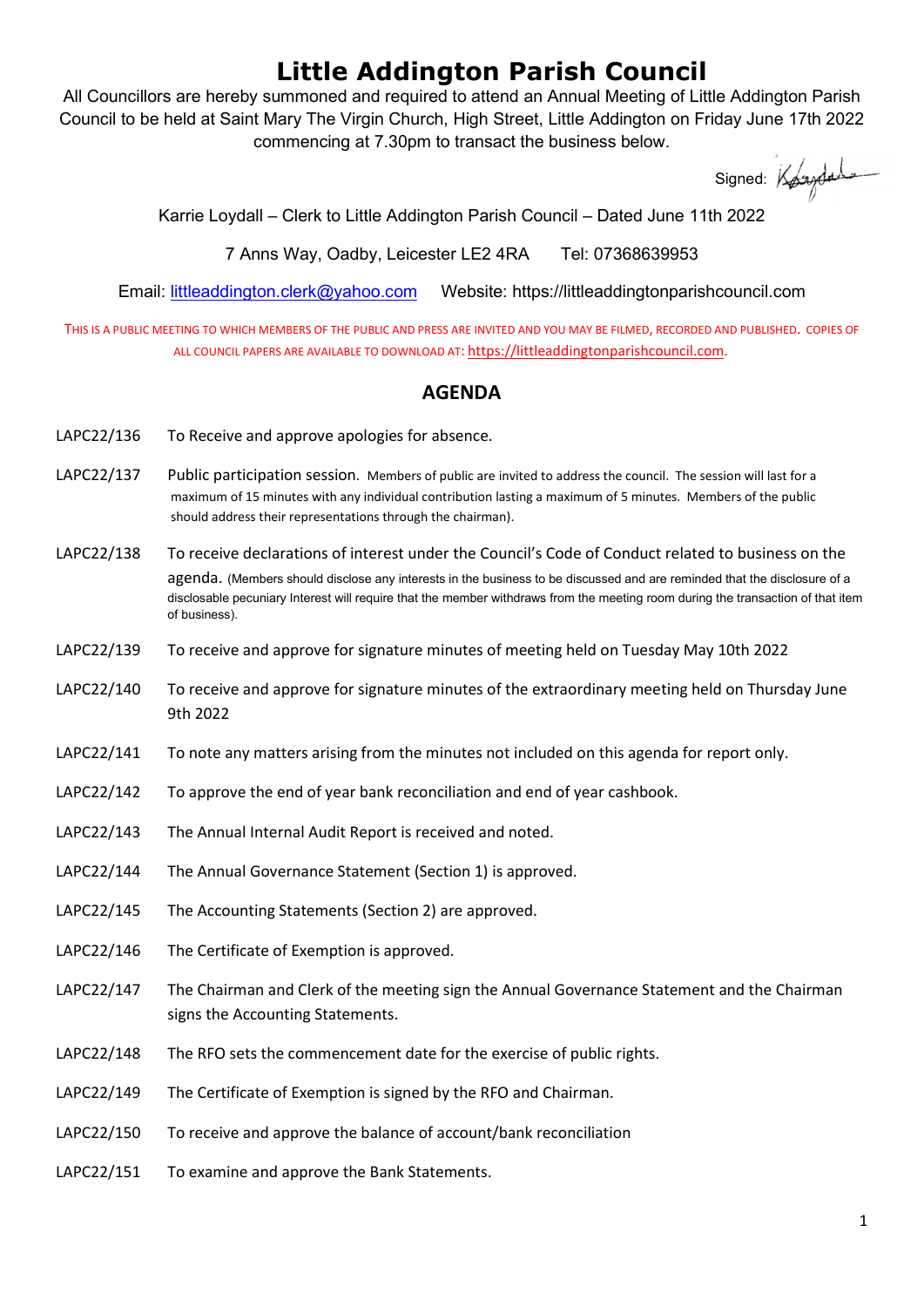LAPC22/152 To approve and authorise payments of the following invoices.

| Payment<br>date | Chq No.     | Payee          | Item                         | <b>Total</b><br>Amount | Amount<br>net of | <b>Power to Make</b> |
|-----------------|-------------|----------------|------------------------------|------------------------|------------------|----------------------|
|                 | Payment     |                |                              |                        |                  | Payment              |
|                 | Ref         |                |                              |                        | <b>VAT</b>       |                      |
| 25.06.22        | <b>BACS</b> | <b>HMRC</b>    | June Tax                     | £49.60                 | £0.00            | LGA 1972 S112        |
| 25.06.22        | <b>BACS</b> | Karrie Loydall | Salary June                  | £198.48                | £0.00            | LGA 1972 S112        |
| 01.06.22        | <b>BACS</b> | <b>HSBC</b>    | <b>Bank Account</b>          | £8.00                  | £0.00            | LGA 1972 S111        |
| 19.06.22        | <b>BACS</b> | <b>TURNEYS</b> | <b>Mowing MAY</b>            | £279.78                | £46.63           | LGA 1972 S136        |
| 19.06.22        | <b>BACS</b> | <b>TURNEYS</b> | Mowing June                  | £279.78                | £46.63           | LGA 1972 S136        |
| 19.06.22        | <b>BACS</b> | <b>NNC</b>     | <b>Returning Officer Fee</b> | £36.33                 | £0.00            | LGA 1972 S111        |
| 01.06.22        | <b>BACS</b> | Came and       |                              |                        | £0.00            | LGA 1972 S111        |
|                 |             | Country        | Insurance                    | 480.85                 |                  |                      |

LAPC22/153 To approve and authorise payment of £2059.28 to Mr J Bilson for the purchase of silent fireworks for the Queens Jubilee.

LAPC22/154 To note the invoices agreed for payment in the Extraordinary Meeting held on Thursday 9<sup>th</sup> June 2022:

| Payment<br>date | Cha No.<br>Payment | Payee                      | Item                 | <b>Total</b><br>Amount | Amount<br>net of | <b>Power to Make</b><br>Payment             |
|-----------------|--------------------|----------------------------|----------------------|------------------------|------------------|---------------------------------------------|
|                 | Ref                |                            |                      |                        | <b>VAT</b>       |                                             |
| 12.06.22        | <b>BACS</b>        | Events on                  | Raffle Tickets       | £137.50                | £0.00            | Local Government Act<br>1972, s.145.        |
| 12.06.22        | <b>BACS</b>        | Any Occasion               | <b>Toilets</b>       | £216.00                | £36.00           | <b>Local Government Act</b><br>1972, s.145. |
| 12.06.22        | <b>BACS</b>        | Jumping Jax                | <b>Bouncy Castle</b> | £100                   | £0.00            | <b>Local Government Act</b><br>1972, s.145. |
| 12.06.22        | <b>BACS</b>        | <b>Rushen Town</b><br>Band | Performance          | £200                   | £0.00            | Local Government Act<br>1972, s.145.        |
| 12.06.22        | <b>BACS</b>        | Events On                  | <b>Wrist Bands</b>   | £204                   | £0.00            | Local Government Act<br>1972. s.145.        |

- LAPC22/155 To consider and resol1ve the council's response to planning applications listed below plus any other planning applications advised by North Northamptonshire Council and available on its website between the circulation of this agenda and the meeting to which it pertains.
- LAPC22/156 To note planning decisions made by NNC.
- LAPC22/157 To receive an update from Cllr Brown and Cllr Cocks on the event and final meeting for the Queens Jubilee and resolve what actions if any are to be taken.
- LAPC22/158 To review the location for the new tree and discuss the purchase and species and to resolve what actions if any are to be taken.
- LAPC22/159 To provide update the location of the bin and dog poo bin on the green and review the broken sign and to resolve what actions, if any, are to be taken.
- LAPC22/160 To progress works to the war memorial and to resolve what actions, if any, are to be taken.